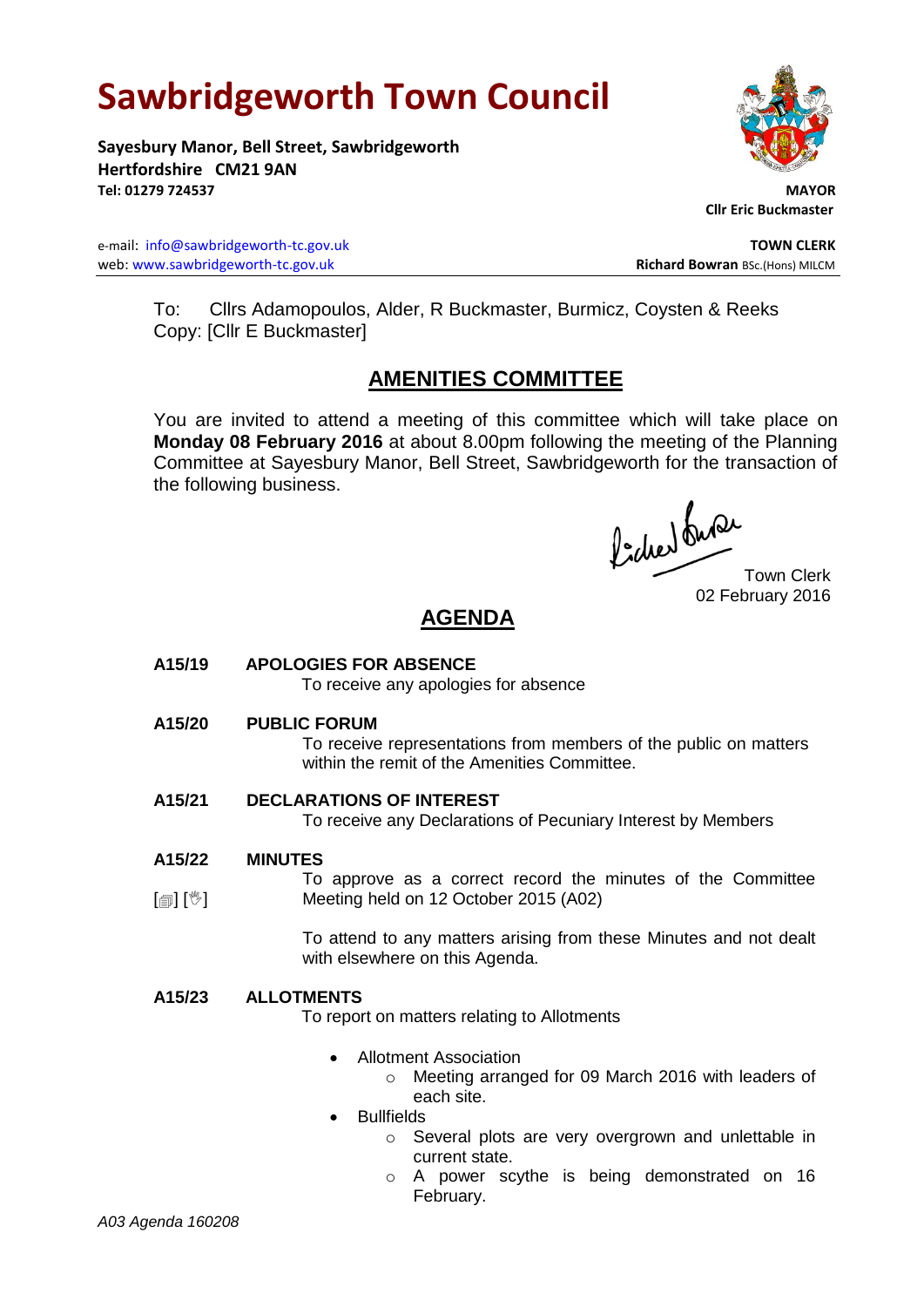Southbrook

o Issues with overgrowth on land with no clear ownership.

- Vantorts
	- o Pathway to be reconstructed following complaints, but also to reclaim encroachment by tenants.
	- o Tree to be felled following complaint about overshadowing.
- Bellmead
	- o Complaint about another tree overshadowing an allotment, tenant to apply self-help in first instance.
- Waiting list
	- o Currently static at 16, comments re unlettable plots apply.

# **A15/24 CEMETERY**

To report on matters relating to the Town Cemetery

- **Inspections** 
	- Report on condition of the site
	- Extension of fencing at container area to accommodate temporarily displaced kerb sets.
- Price structure
	- Clarification of pricing for services provided
	- Production of new marketing material
- Maintenance
	- Quotation for fencing on the boundary of C Section
	- Camouflage planting to shield container

### **A15/25 FOOTPATHS & OPEN SPACES**

To report on matters relating to Footpaths and Open Spaces

- Bullfields
	- Inspection and maintenance
- West Road
	- Inspection and maintenance
- Other areas
	- Bell Street flower beds programme for Spring 2016.
	- London Road flower beds tree felled by HCC now showing signs of life.
- Town Green
	- To consider next moves in order to make progress on this project.
- Footpaths
	- General state EHDC leaf mulch issues
	- Parish Hall footpath
	- Flooding in Fair Green
- Rivers Heritage Orchard
	- Update report on Wassail
	- Update report on volunteer group

### **A15/26 CIVIC AMENITIES**

To report on matters relating to Civic Amenities